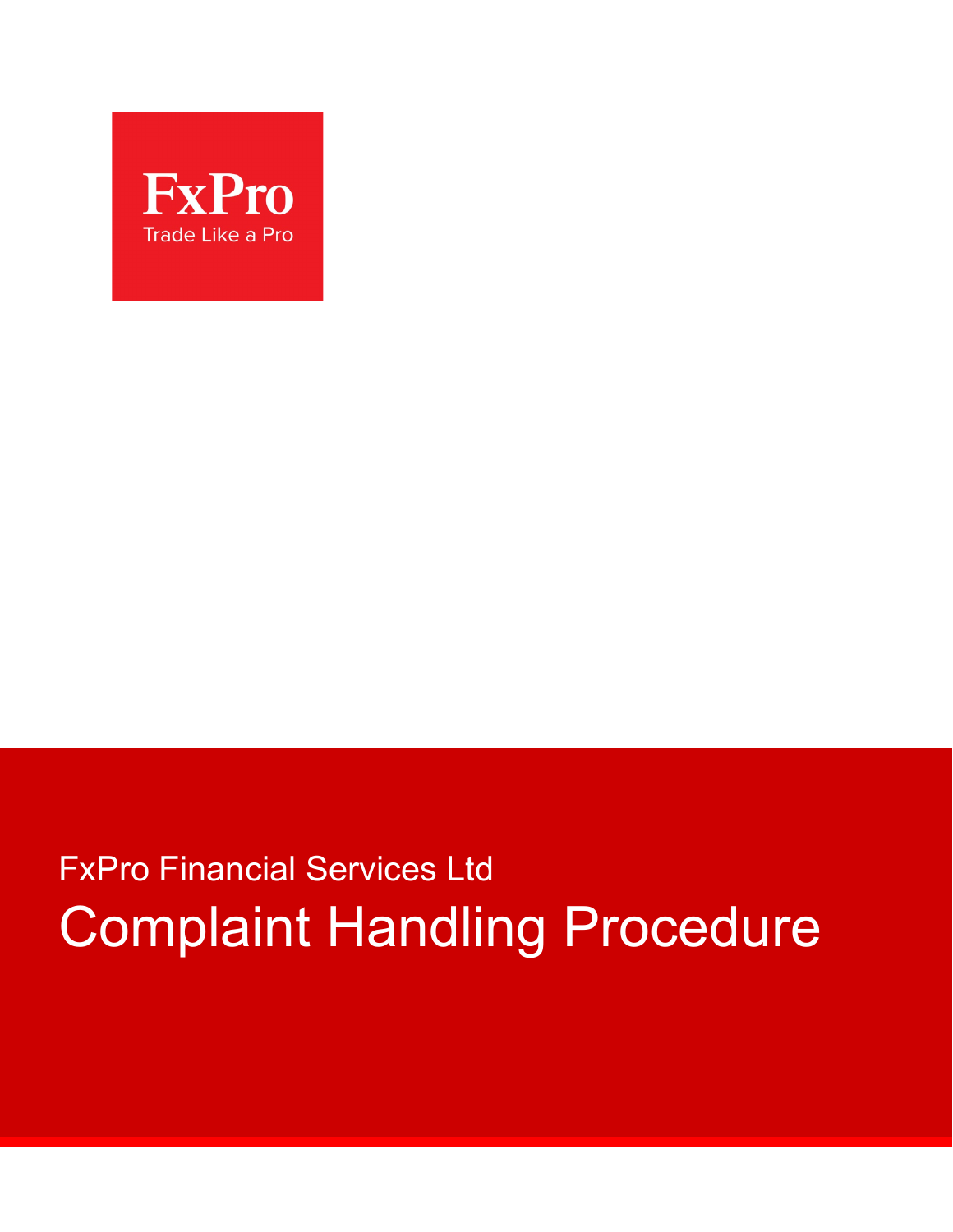## **Contents**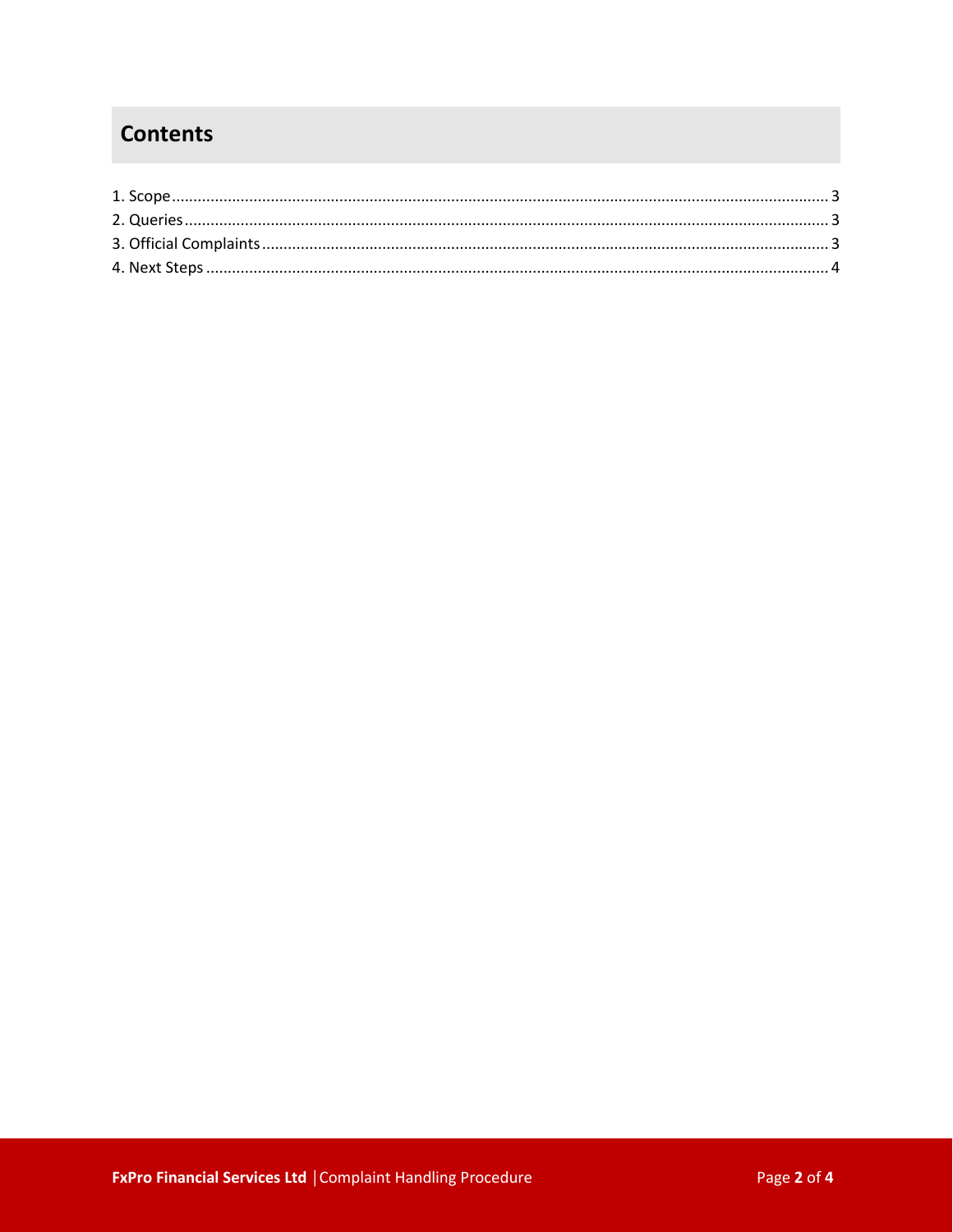#### **1. Scope**

- 1.1 The Complaint Handling Procedure (the **'Procedure'**) sets out the process adopted by FxPro Financial Services Ltd (referred to as **'FxPro'** or **'we'**) for the reasonable and prompt handling of complaints, disputes, or grievances received from Clients (referred to as the **'Client'**, the **'Complainant'**, **'you'**, **'your'** and **'yourself'**).
- 1.2 For any capitalised term, which has not been defined in the Policy, please refer to the 'FxPro Financial Services Ltd Terms and Conditions'.

#### **2. Queries**

- 2.1 If you are dissatisfied with our services, or if you have a query regarding your account or activity with us, you may contact the Customer Support Department via live chat, e-mail or telephone. Our Customer Support Department will determine if your query can be resolved immediately or if it will require further investigation; if your query cannot be resolved immediately, we remain committed in addressing and/or resolving it in a prompt manner (usually within 48 business hours).
- 2.2 If you are not satisfied with the response to the query or grievance you received, then you may raise this further with the Compliance Department following the process indicated in the 'Official Complaints' section.

### **3. Official Complaints**

- 3.1 An official complaint means a statement of dissatisfaction relating to the provision of investment services, addressed by a Complainant to the Compliance Department, as indicated in the Procedure.
- 3.2 A complaint **must** include: (i) the Client's name and surname, (ii) the Client's Account number, (iii) the affected transaction number(s), if applicable, (iv) the date and time that the issue arose, and (v) an accurate description of the issue.
- 3.3 Complaints need to be sent by e-mail [\(compliance@bnkpro.com](mailto:compliance@fxpro.com)) to the Compliance Department.